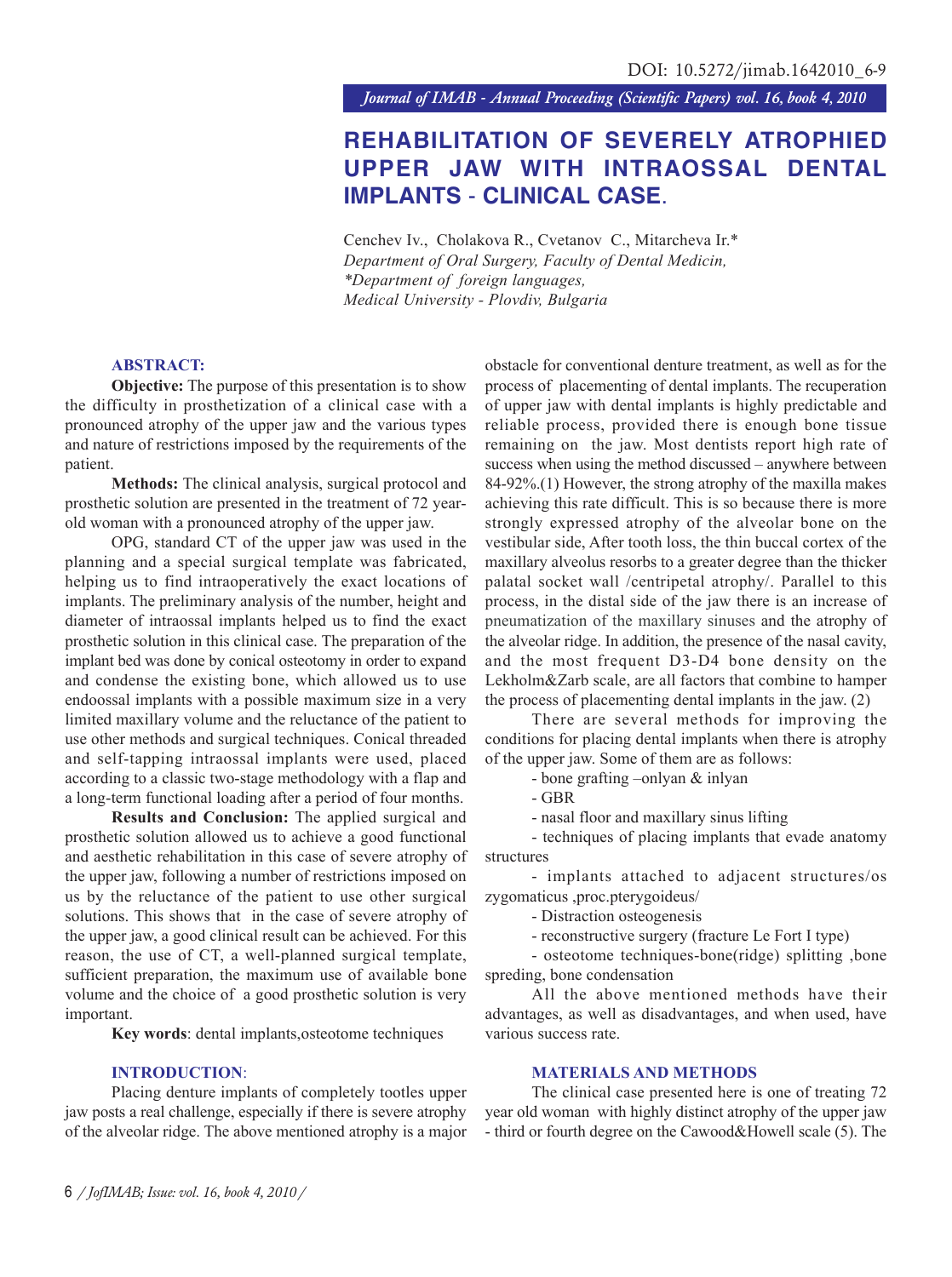patient has been dissatisfied with the previously performed rehabilitation of the upper jaw with conventional denture and opted for better solution of her problem. After having undergone thorough medical exams, the patient was informed of all the available options for her to choose from. Having analyzed the available options, pros and cons of each method, and the financial cost of each method, the patient and our team decided to place four dental implants by using osteotome techniques. Later, we would place a device, which a removable denture should be fixed to.

After analyzing KT (fig. 1.), the best places and sizes of the implants were determined, keeping in mind the specifics of the osteotome techniques we were going to use. Also, we had to take plaster cast of the patient jaw, and by using it, we produced a mould which was used later by our team to determine the exact and precise location of the implants. (fig. 2.) This very mould of the patient's jaw, after sterilizing, was used during the operation to help our team be guided to the exact spot we wanted to place the implants into. Using such an aid was very helpful because it enabled our team to work most efficiently with the remaining bone tissue. The team followed two stage surgical protocol where full-thickness flap was formed. After marking the spots of drilling with round drill, we used conic osteotomes (Waveline-Kohler) (fig. 3.), to shape the wholes for the implants. It took great precision to drill and widen the places where the implants were to be placed. The diameter of the wholes was made 3.2 mm, and 3.7 mm respectively, which would be enough to fit standard implants of 3.7 mm, and 4.2 mm diameter. Four conic self-screwing implants were placed - two  $3,75x10$  mm, and two  $4.2x10$  mm. The team was pleased with results because very satisfactory state of initial stability was achieved. The flap was sutured. (fig. 4, 5). There were no complications during the recovery period. The stitches were taken out after a week period. After a recovery period of four mounts, the implants were exposed, and a spleen structure was produced and attached to those bone implants. The spleen structure was used in turn to attach to it a reduced denture. (fig. 6, 7, 8). In the end, the patient was highly satisfied with the achieved functional and aesthetic level of the denture structure. The patient had been examined every three months, for a period of eighteen months in total after the operation took place. There were no further complaints or complications registered.

#### **RESULTS AND DISCUSSION:**

Choosing the method for increasing thealveolar ridge bone depends on the surgeon experience, his preferences, the anatomical region, the degree and type of atrophy, the available distance between the jaws, the type of denture to be used, the aesthetical requirements, the number and length of surgical stages, the cost, and, of course, the desired by the patient results.

In the above described clinical case, our team choosed to use the osteotome techniques to improve the conditions for placing dental implants into the available bone. Our choice was also influenced by the unwillingness of the patient to undergo other types of surgical procedures, and by the opportunities the osteotome techniques presents for achieving good clinical and denture results.

The osteotome techniques for placing cylindrical dental implants was first described by Hilt Tatum in 1970. Later, the technique was modified and made popular by Summers in 1994, after he developed cylindrical osteomes which enable the forming of implant bedding for the vast majority of existing implant systems. (2)

The principles of this nonablative implant bed preparation technique are lateral and apical bone relocation and condensation., and their hardening afterward. By the virtue of this fact, the existing bone can be modified so the best size implant can be used, and the solidified bone provides increased initial stability which is very helpful for upcoming osteointegration. (3, 4, 5)

There are better conditions for implementation of osteotome techniques when dealing with the upper jaw, rather than the lower one. The main requirements for using the technique are:

Bone density D3-D4, minimal alveolar ridge width of at least 3mm, sufficient alveolar ridge height, lack of alveolar concavity, and plenty of distance between the jaws. (2, 5)

The advantages of the osteotome techniques are the small number of surgical procedures, the possibility of direct installment of the dental implants, the improved quality of existing bone tissue, the high initial stability, and the low cost of the method. (7, 8)

The drawbacks of the technique are the serious reabsorption of alveolar ridge bone in case of poorly performed surgery, and occasional cases of post operative vertigo. (6)

The precise planning and strict following of the rules for implementing the osteotome techniques are essential for the successful implant treatment. The mould our team used as an aid enabled us to transfer data from CT to the available alveolar ridge bone. In addition, the mould helped us determine the precise location of the implants, guided by the available CT, without having to make a new one.

# **CONCLUSION**:

Detailed clinical and para-clinical testing of patients, good planning in advance of surgical and denture treatment, tailoring the procedure to the patient's desires and expectations, and precise following of the surgical and denture protocol are guarantee for success and predictability of dental implant treatment.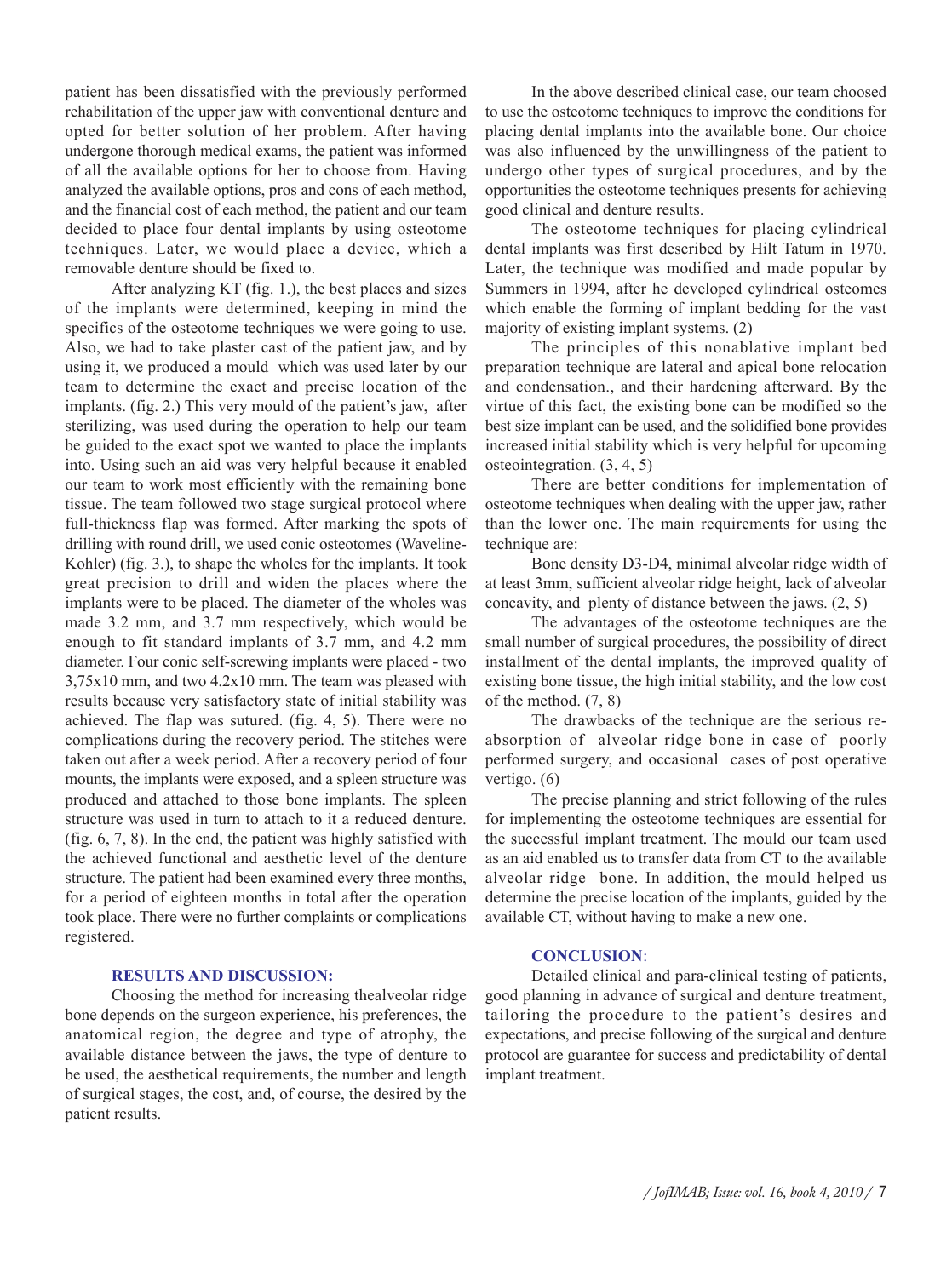

**Fig. 1.**

**Fig. 2.**

**Fig. 5.**

**Fig. 8.**

**Fig. 6.**

8 */ JofIMAB; Issue: vol. 16, book 4, 2010 /*